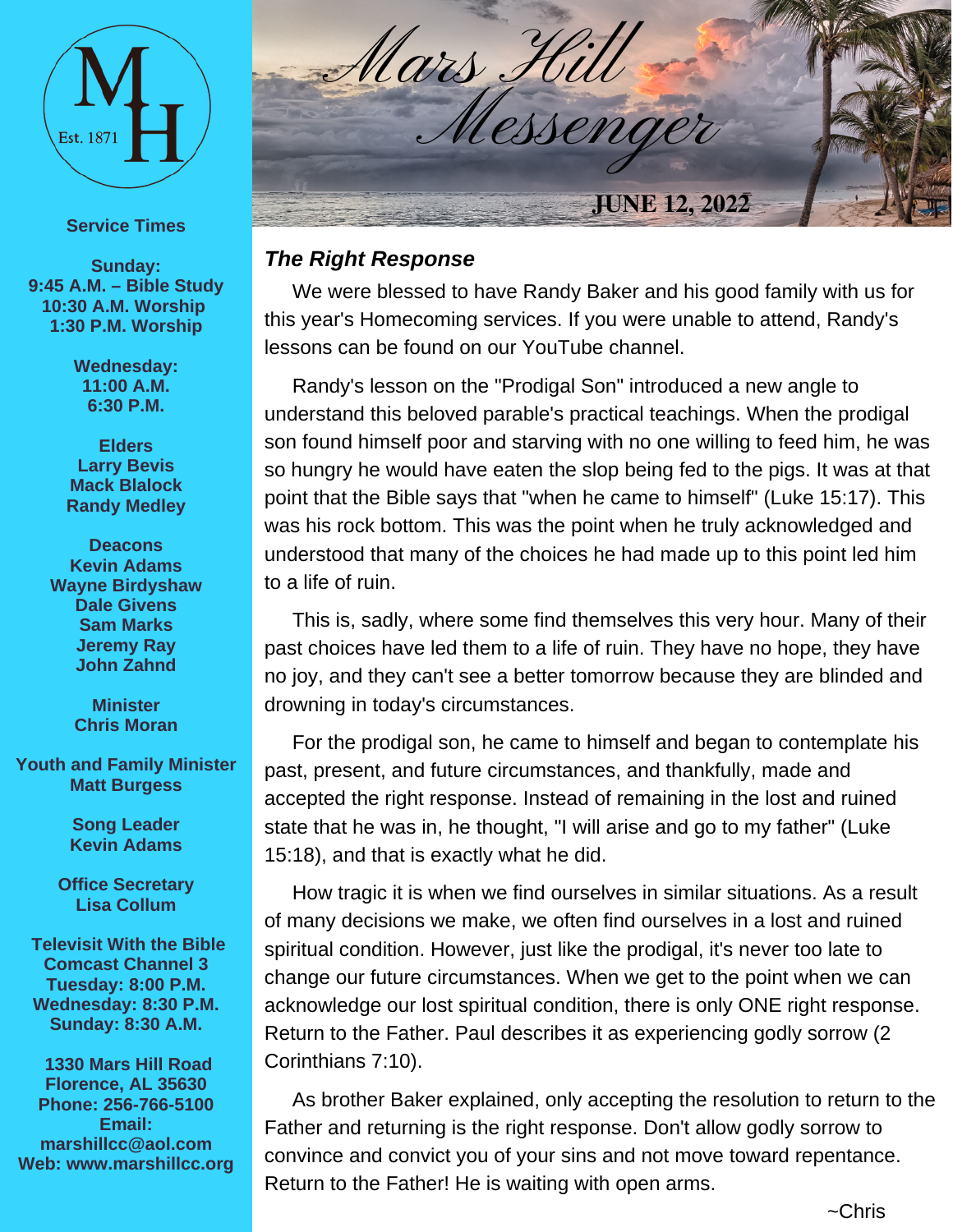# Message to our Visitors

Our church family loves the Lord and loves people. Mars Hill is consistently warm and friendly. We enjoy encouraging one another toward heaven. Guests are greeted with genuine joy. We are not perfect, but we know God is. We rely on His grace every day. We trust His Word every day. God is so good to us, and we know He wants to be good to you as well.

Mars Hill is served by three elders, six deacons, two ministers, and a congregation full of the Lord's workers. The sermons are simple and biblical. Our worship is heartfelt and sincere. We are blessed to share in mission works around the world, and we are always open to growth. We invite you to come and be a part of God's family here at Mars Hill.

# News and Notes

- **We continue remembering Margaret Marks, Betty Sparkman, Richard Taylor, Don & Jean Pollard, Edith Broadfoot, and many others.**
- **If you have sermon suggestions, please pass them along to Chris or Matt.**
- **If you would be interested in a church T-shirt please sign the sheet and indicate which design you would like. The cost is \$15.00 for T-Shirt and \$20.00 for Bella Canvas.**
- **We express our sympathy to Frances Pounders & Ronnie & Gail Roberts in the passing of Sandra Sharp Pounders. Services were lastTuesday.**
- **Congratulations to Randy Medley on his retirement.**
- **Corneila Ragester is at Columbia Cottages, 2373 Roberts Lane, Florence, AL 35630 Room 31.**

### **UPCOMING EVENTS:**

**West Hobbs Church of Christ Ladies Day June 25 speaker Debbie Dupuy.**

Youth News

Cast all your anxiety on him because he cares for you.  $-1$  Peter 5:7 (NIV)



**June 13 - Leta Milstead June 13 - Sam Marks June 18 - Bob Broadfoot June 27 - Nancy Jones June 30 - Jane Blalock**



**June 15 - Rodney & Melva Rice June 16 - Rick & Olivia Collins June 20 - Wayne & Cheryl Birdyshaw**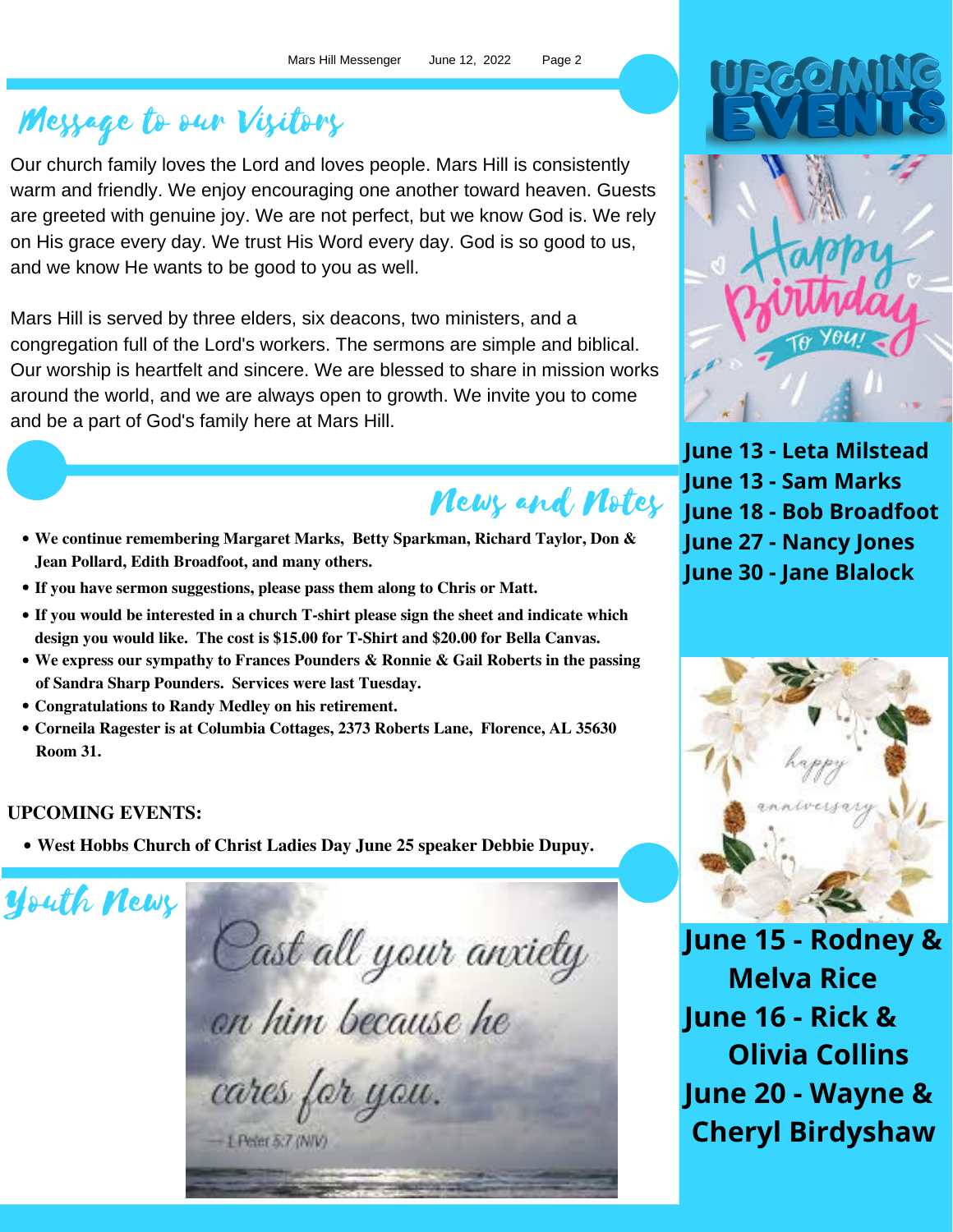

**Lauderdale Christian Nursing Home**

**Virginia "Ginny" Putnam (Room 7-A)**

> **Opal Hannah (Room 28-A)**

**Home Charles Hoard Don Pollard**

**Keestone Assisted Living**

**Martha Hill (Room 215)**

**Richard Taylor (Room 109)**

**Westminster Assisted Living of Decatur**

> **Steve McRight (Room 110)**

**Columbia Cottage**

**Corneila Ragester (Room 31)**

**Chuck & Joan Barrett Larry Bevis Sandra Brewer Edith Broadfoot Olivia Collins Charlene Cooper Dot Cox Amelia Daly Cherie Gresham Martha Hill Shari Hollingsworth Tony Hollingsworth Wayne & Susan James Nancy Jones**

Members Prayer List **Wanda Jones Betty Knight Bill Lamb Sam and Margaret Marks Leta Milstead Steve McRight Don & Jean Pollard Frances Pounders Mary Pounders Wayne Rhodes Rodney & Melva Rice JoAnn Rickard**

**Coriene Riedout Gail Roberts Jane Scott Betty Sparkman Mary Sue Simpson Roy Skipworth Richard Taylor David & Phyllis Underwood Susie Vaughn Lisa Reid Wisdom John & Shelby Zahnd**

Extended Family and Friends

**Linda Balentine,** mother of Lori Ray **Beatrice Barrett,** mother of Chuck Barrett **Doris Berry**, sister of Phyllis Underwood **Nick Berryman**, brother-in-law of Jennifer Smith **Celeste Black**, friend of Lori Ray **Rose Cantrell**, sister of Sandra Brewer **Amy Chandler,** niece of Brenda Kilpatrick **Wendy Cheek**, granddaughter of Mary Sue Simpson **C A Coker Tika Crowder,** friend of Kaye Bevis **Cheryl Dickson**, friend of David Terrell **Dorothy Eaton Stephanie Flippo Martha Fulmer,** cousin of Charlotte Winchester **Melody Gann**, friend of Shari Hollingsworth **Todd Gillreath**, son-in-law of Nancy Jones **Ali Gower**, granddaughter Betty Sparkman L**isa Grossheim Gresham Harris Michael Hayes**, coworker of Dale Givens **Tommy Hayes wife**, friend of Frances Day **Joy Higgs**, friend of June Smith **Fran Hill**, friend of June Smith **Liz Hill James Leo Hogan**, uncle of David Underwood **Quention Hogan**, uncle of David Underwood **Presley Horton,** granddaughter of Donna Hayes **Steve Hoover Taylor Howard,** friend of Ben & Emily DuBose **Cyrus Jackson**, friend of Frances Day **Kayla Jackson Brandon James,** friend of Lori Ray **Jane James**, friend of Roy, Shane, Jay, & Rachel Skipworth

**Lindsey**, friend of Frances Day **Dean McCollum**, sister of Cheryl Birdyshaw **Bennie McDonald John Murphy niece,** friend of Shari Hollingsworth **Rebecca Murphy**, friend of Frances Day **Haley Murray Anita Haddock-Olbon,** friend of Randy & Cheryl Medley **Jimmy Pendagrass Loundy Perry**, student of Mary Dooley **Jack & Jane Powell**, son-in-law & daughter of Cornelia Ragester **Danny Putman,** friend of David Underwood **Dustin Quillen,** son of Janet Wilkes **Charles Robbins**, friend of Wayne & Brenda Kilpatrick **Van Roberts**, nephew of Ronnie Roberts **Megan Robertson & Brinley**, Phyllis Underwood's niece **Cooper Smith**, nephew of Bill Frey **Pam Smith,** friend of June Smith **Leonard Stacey**, brother of June Smith **Robert Stanley Don Treadway,** father of Jessica Dillon **Mark Tweddy**, friend of Shari Hollingsworth **Danny Underwood**, brother of David Underwood **Will Underwood**, nephew of David Underwood **Aela Vaughn**, great grand daughter of Susie Vaughn **Connie Waddell**, niece of Martha Hill **Phillip Weddington Kristi White,** niece of Ronnie Roberts **Wesley Williams Lisa Williamson**, daughter of Julia Milstead & sister of Leta Milstead **Terry Woods,** friend of Sandra Brewer